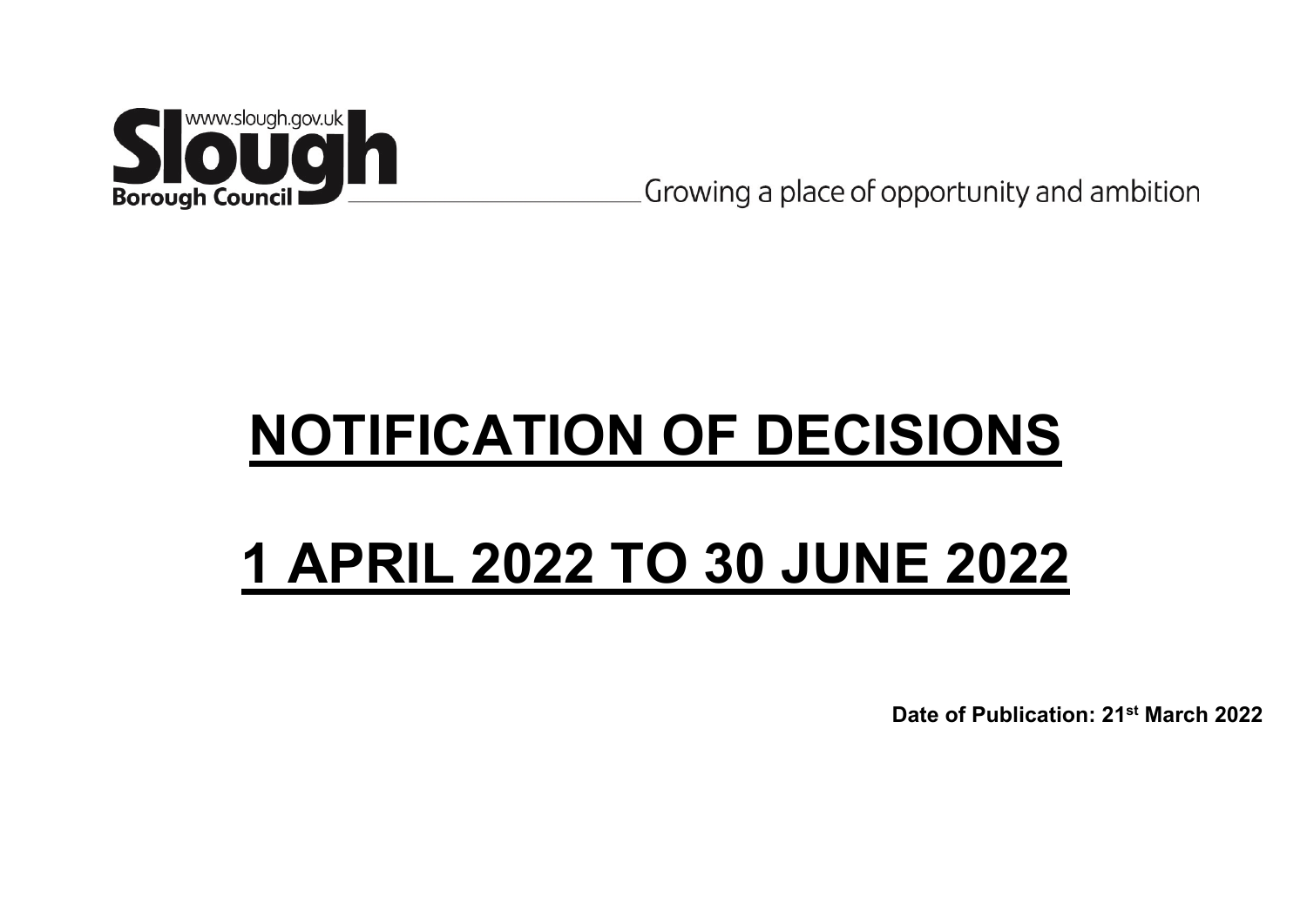## **SLOUGH BOROUGH COUNCIL**

## **NOTIFICATION OF DECISIONS**

Slough Borough Council has a decision making process involving an Executive (Cabinet) and a Scrutiny Function.

As part of the process, the Council will publish a Notification of Decisions which sets out the decisions which the Cabinet intends to take over the following 3 months. The Notice includes both Key and non Key decisions. Key decisions are those which are financially significant or have a significant impact on 2 or more Wards in the Town. This Notice supersedes all previous editions.

Whilst the majority of the Cabinet's business at the meetings listed in this document will be open to the public and media organisations to attend, there will inevitably be some business to be considered that contains, for example, confidential, commercially sensitive or personal information.

This is formal notice under The Local Authorities (Executive Arrangements) (Meetings and Access to Information) (England) Regulations 2012 that part of the Cabinet meetings listed in this Notice will/may be held in private because the agenda and reports for the meeting will contain exempt information under Part 1 of Schedule 12A to the Local Government (Access to Information) Act 1985 (as amended) and that the public interest in withholding the information outweighs the public interest in disclosing it.

This document provides a summary of the reason why a matter is likely to be considered in private / Part II. The full reasons are listed alongside the report on the Council's website.

If you have any queries, or wish to make any representations in relation to the meeting being held in private for the consideration of the Part II items, please email [nicholas.pontone@slough.gov.uk](mailto:nicholas.pontone@slough.gov.uk) (no later than 15 calendar days before the meeting date listed).

## **What will you find in the Notice?**

For each decision, the plan will give:

- The subject of the report.
- Who will make the decision
- The date on which or the period in which the decision will be made.
- Contact details of the officer preparing the report.
- A list of those documents considered in the preparation of the report (if not published elsewhere).
- The likelihood the report would contain confidential or exempt information.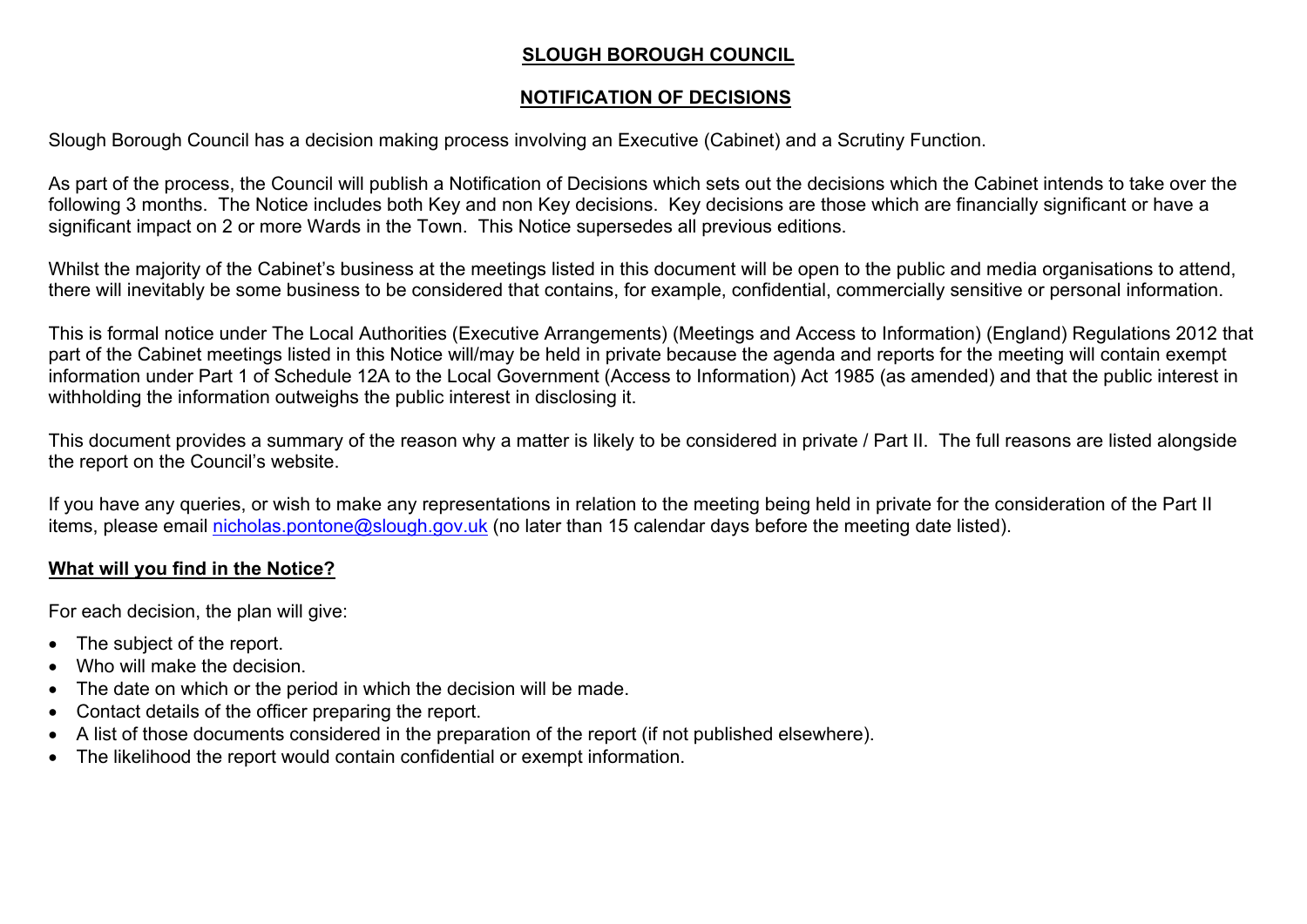## **What is a Key Decision?**

An executive decision which is likely either:

- To result in the Council Incurring expenditure which is, or the making of savings which are, significant having regard to the Council's budget for the service or function to which the decision relates; or
- To be significant in terms of its effects on communities living or working in an area comprising two or more wards within the borough.

#### **Who will make the Decision?**

Decisions set out in this Notice will be taken by the Cabinet, unless otherwise specified. All decisions (unless otherwise stated) included in this Notice will be taken on the basis of a written report and will be published on the Council's website before the meeting.

The members of the Cabinet are as follows:

- Leader of the Council Forward Strategy & Corporate Resources Councillor Swindlehurst
- Deputy Leader Transport, Planning & Place Councillor Mann
- Leisure, Culture & Communities **Councillor Akram**
- Financial Oversight, Council Assets & Performance Councillor Anderson
- Regulation & Public Protection Councillor Bains
- Housing & Environment Councillor Carter
- Children's Services, Lifelong Learning & Skills Councillor Hulme Councillor Hulme
- Social Care & Public Health Councillor Pantelic Councillor Pantelic

#### **Where can you find a copy of the Notification of Decisions?**

The Plan will be updated and republished monthly. A copy can be obtained from Democratic Services at Observatory House, 25 Windsor Road on weekdays between 9.00 a.m. and 4.45 p.m., or Tel: (01753) 875120, email: [nicholas.pontone@slough.gov.uk](mailto:nicholas.pontone@slough.gov.uk). Copies will be available in the Borough's libraries and a copy will be published on Slough Borough Council's Website.

#### **How can you have your say on Cabinet reports?**

Each Report has a contact officer. If you want to comment or make representations, notify the contact officer before the deadline given.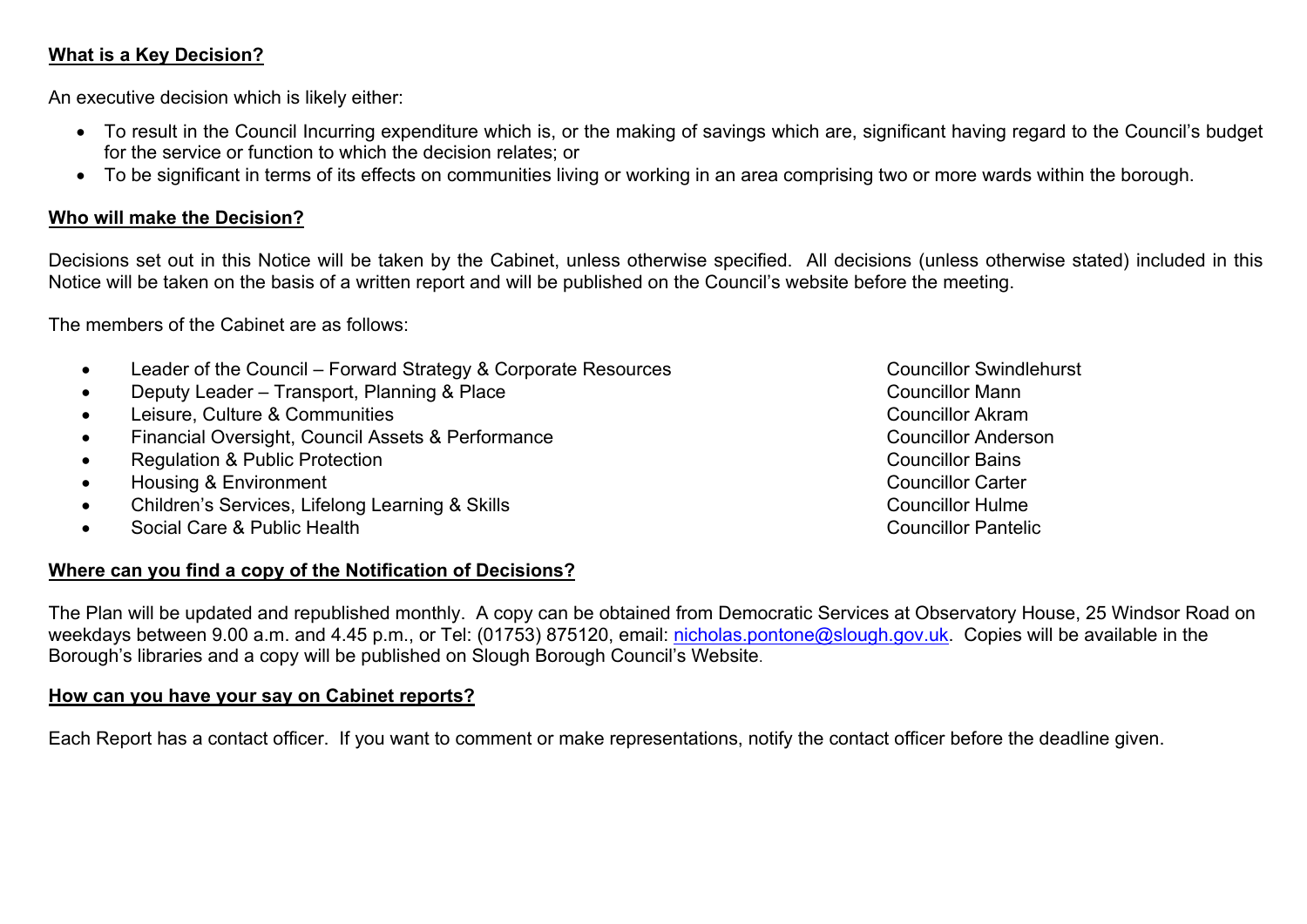#### **What about the Papers considered when the decision is made?**

Reports relied on to make key decisions will be available before the meeting on the Council's website or are available from Democratic Services.

#### **Can you attend the meeting at which the decision will be taken?**

Where decisions are made by the Cabinet, the majority of these will be made in open meetings. Some decisions have to be taken in private, where they are exempt or confidential as detailed in the Local Government Act 1972. You will be able to attend the discussions on all other decisions.

#### **When will the decision come into force?**

Implementation of decisions will be delayed for 5 working days after Members are notified of the decisions to allow Members to refer the decisions to the Overview and Scrutiny Committee, unless the decision is urgent, in which case it may be implemented immediately.

#### **What about key decisions taken by officers?**

Many of the Council's decisions are taken by officers under delegated authority. Key decisions will be listed with those to be taken by the Cabinet. Key and Significant Decisions taken under delegated authority are reported monthly and published on the Council's website.

#### **Are there exceptions to the above arrangements?**

There will be occasions when it will not be possible to include a decision/report in this Notice. If a key decision is not in this Notice but cannot be delayed until the next Notice is published, it can still be taken if:

- The Head of Democratic Services has informed the Chair of the Overview and Scrutiny Committee or relevant Scrutiny Panel in writing, of the proposed decision/action. (In the absence of the above, the Mayor and Deputy Mayor will be consulted);
- Copies of the Notice have been made available to the Public; and at least 5 working days have passed since public notice was given.
- If the decision is too urgent to comply with the above requirement, the agreement of the Chair of the Overview and Scrutiny Committee has been obtained that the decision cannot be reasonably deferred.
- If the decision needs to be taken in the private part of a meeting (Part II) and Notice of this has not been published, the Head of Democratic Services will seek permission from the Chair of Overview & Scrutiny, and publish a Notice setting out how representations can be made in relation to the intention to consider the matter in Part II of the agenda. Urgent Notices are published on the Council's [website](http://www.slough.gov.uk/moderngov/ecCatDisplay.aspx?sch=doc&cat=13630&path=0).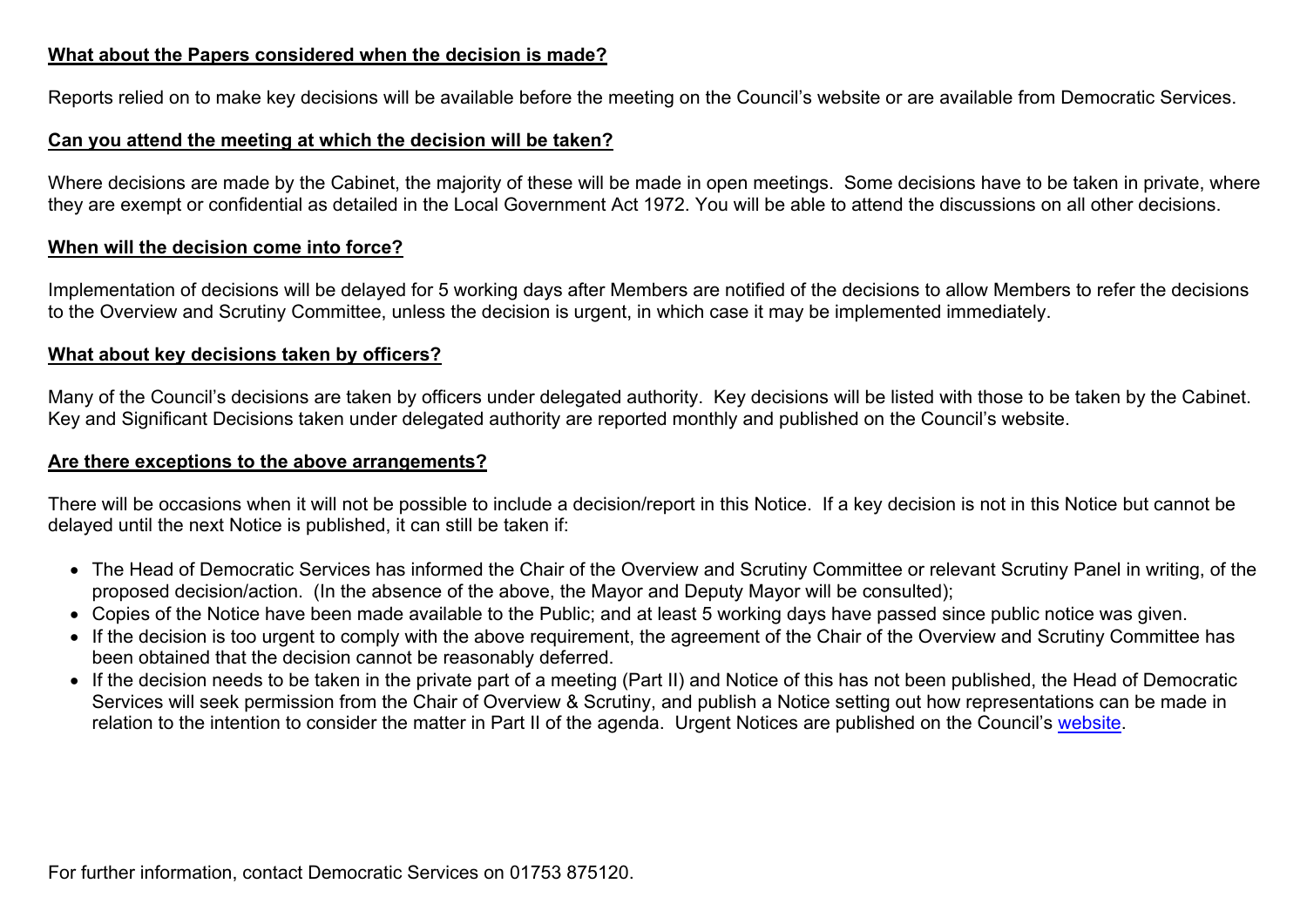# **Cabinet - 19th April 2022**

| <b>Item</b>                                                                                                                                                                                                                                                                                                                                   | Port-<br>folio | <b>Ward</b> | <b>Priority</b> | <b>Contact Officer</b>                                                         | <b>Other Committee</b> | <b>Background</b><br><b>Documents</b> | <b>New</b><br><b>Item</b> | <b>Likely to</b><br>be Part II |
|-----------------------------------------------------------------------------------------------------------------------------------------------------------------------------------------------------------------------------------------------------------------------------------------------------------------------------------------------|----------------|-------------|-----------------|--------------------------------------------------------------------------------|------------------------|---------------------------------------|---------------------------|--------------------------------|
| <b>Bus Enhanced Partnership</b><br>Further to the Cabinet resolutions of 18th<br>October 2021, to consider and approve the<br>general principles and core elements of the<br>Enhanced Partnership Plan and scheme<br>for bus services in the town.                                                                                            | T&P            | All         | All             | Savio DeCruz, Associate<br>Director, Place Operations<br>Tel: 01753 875640     | Place Scrutiny         | Report,<br>18/10/2021<br>Cabinet      |                           |                                |
| <b>ASC Charging Policy</b><br>To seek approval for a revised Adult Social<br>Care Charging Policy.                                                                                                                                                                                                                                            | S&P            | All         | All             | Alan Sinclair, Executive<br>Director of People (Adults)<br>Tel: (01753) 875752 | $\overline{a}$         | None                                  |                           |                                |
| Update on procurement of services with<br>the voluntary sector for prevention and<br>carer support<br>Further to the Cabinet report of 20 <sup>th</sup><br>December 2021, to receive an update and<br>take any further decisions in relation to the<br>procurement of services with the voluntary<br>sector for prevention and carer support. | S&P            | All         | All             | Alan Sinclair, Executive<br>Director of People (Adults)<br>Tel: (01753) 875752 |                        | Report,<br>20/12/2021<br>Cabinet      | $\sqrt{ }$                |                                |
| <b>Contracts in Excess of £180,000 in</b><br>2022/23<br>To receive the list of expected contracts in<br>excess of £180,000 to be let in 2022/23<br>and approve the commencement of<br>tendering.                                                                                                                                              | F&P            | All         | All             | Clare Priest, Group Manager<br>- Commercial                                    |                        | <b>None</b>                           |                           |                                |

Portfolio Key – F&P = Financial Oversight, Council Assets and Performance, CS = Children's Services, Lifelong Learning & Skills, S&R = Forward Strategy & Corporate Resources, H&E = Housing & Environment, T&P = Transport, Planning & Place, L&C = Leisure, Culture & Communities, R&P = Regulation and Public Protection, S&P = Social Care and Public Health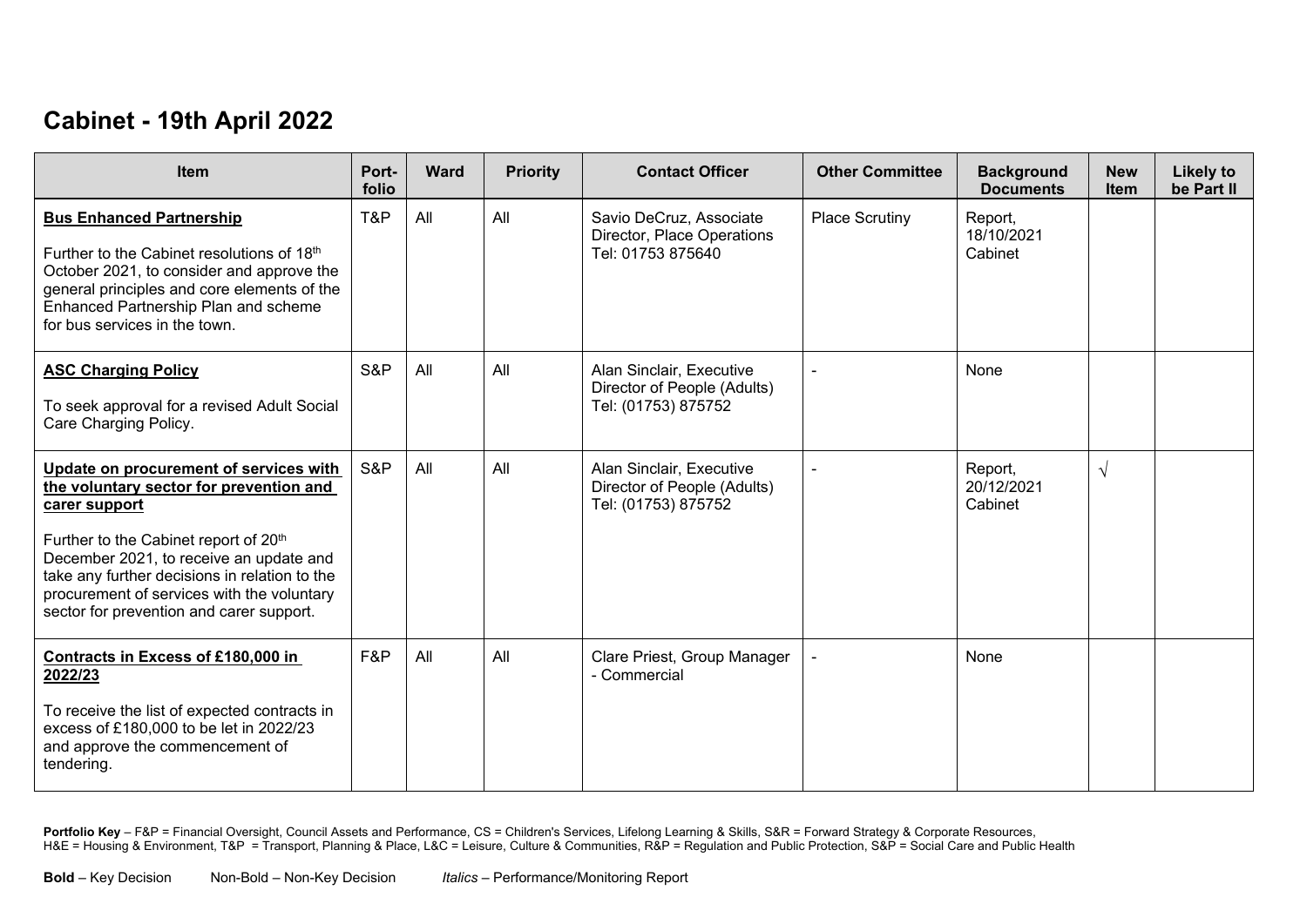| <b>References from Overview &amp; Scrutiny</b><br>To receive any references from the<br>Overview & Scrutiny Committee and/or<br>scrutiny panels. | S&R | All | All | Nicholas Pontone,<br>Democratic Services Lead<br>Tel: 01753 875120 | None |  |
|--------------------------------------------------------------------------------------------------------------------------------------------------|-----|-----|-----|--------------------------------------------------------------------|------|--|
| <b>Notification of Key Decisions</b><br>To endorse the published Notification of<br>Decisions.                                                   | S&R | All | All | Nicholas Pontone,<br>Democratic Services Lead<br>Tel: 01753 875120 | None |  |

# **Cabinet - May 2022**

| <b>Item</b>                                                                                                                                                                                                                                                                                                                          | Port-<br>folio | Ward | <b>Priority</b> | <b>Contact Officer</b>              | <b>Other Committee</b>   | <b>Background</b><br><b>Documents</b> | <b>New</b><br><b>Item</b> | Likely to<br>be Part II |
|--------------------------------------------------------------------------------------------------------------------------------------------------------------------------------------------------------------------------------------------------------------------------------------------------------------------------------------|----------------|------|-----------------|-------------------------------------|--------------------------|---------------------------------------|---------------------------|-------------------------|
| <b>Slough Borough Council Recovery Plan</b><br>To consider, and recommend approval to<br>Council, of the Council-wide Recovery Plan<br>and any associated documents relating to<br>the Council's recovery and improvement<br>work to meet the requirements of the<br>Directions given to the Authority by the<br>Secretary of State. | S&R            | All  | All             | Steven Mair, Section 151<br>Officer | $\overline{\phantom{0}}$ | None                                  |                           |                         |

Portfolio Key – F&P = Financial Oversight, Council Assets and Performance, CS = Children's Services, Lifelong Learning & Skills, S&R = Forward Strategy & Corporate Resources, H&E = Housing & Environment, T&P = Transport, Planning & Place, L&C = Leisure, Culture & Communities, R&P = Regulation and Public Protection, S&P = Social Care and Public Health